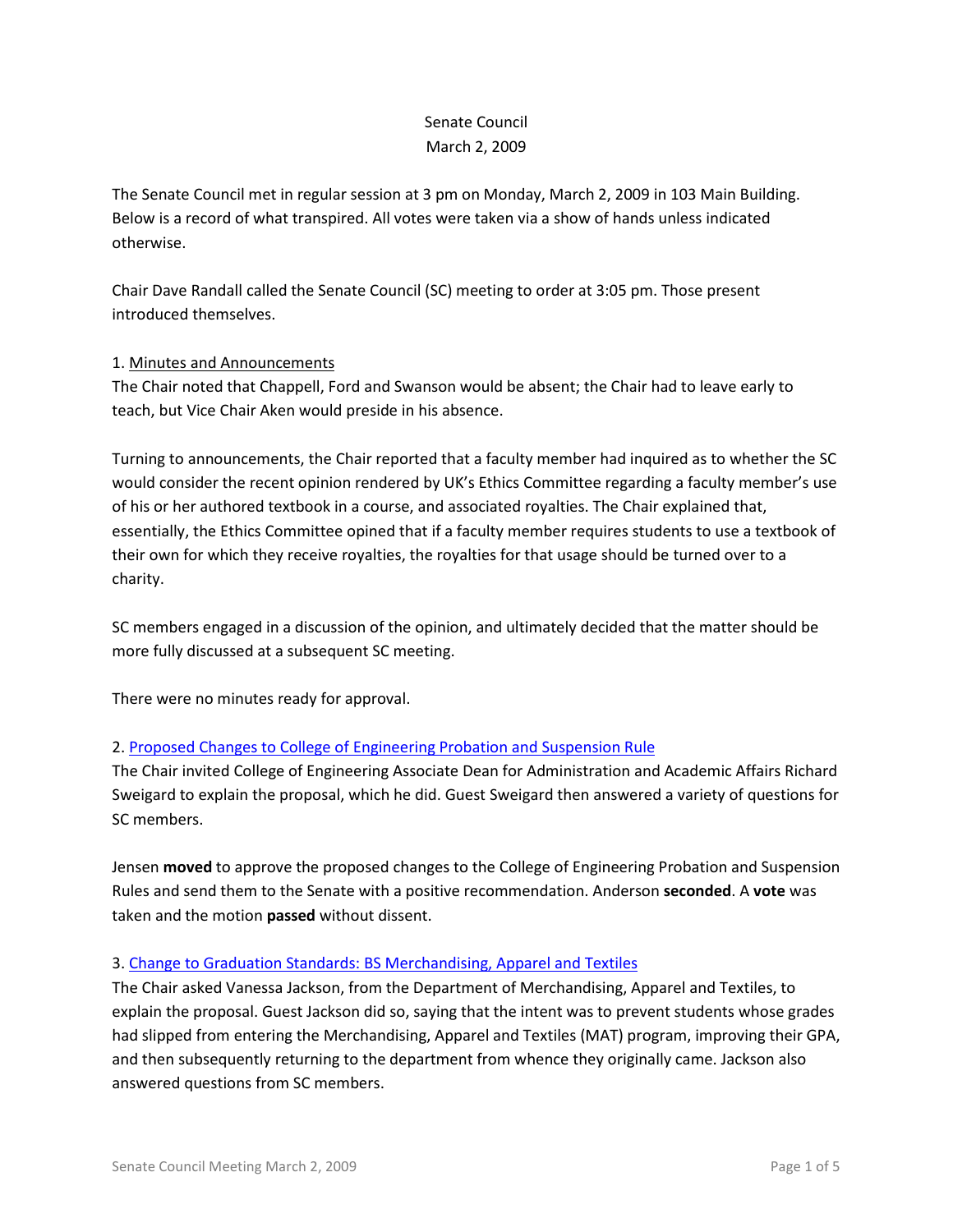SC members expressed concern that requiring a C grade or better in all courses could set a precedent; they wondered if faculty in MAT would be agreeable to a modification of the wording so that students would be required to have a C average in all classes. Jackson thought the suggestion was acceptable, but thought that she should check with departmental faculty before agreeing to a change in the language. Jackson said that she would send a revised proposal to the Office of the Senate Council.

The Chair recognized Guest Davy Jones, who had asked to share some information about the process by which the UK degree list was created, for graduate students, in particular. Jones explained that the Graduate School had moved to an online system for students to apply for graduation in the given semester. With the past paper application system, the Graduate School had relied upon Directors of Graduate studies (DGS) to proactively check and approve that the listed students have completed all other necessary respective program requirements such that there is a reasonable anticipation date in that semester. However, a recent communication from the Graduate School to DGS faculty stated that no action had to be taken by the DGS if the names were correctly on the list, i.e. no positive affirmation of record from DGSs back to the Graduate School was required. Jones noted that the position of DGS was created by the Senate as a category of Graduate Faculty member, and was intended to be an interface of the Senate with graduate program faculty regarding graduate students.

Jones reported that after discussion with individuals involved, he was assured that that future emails to DGS faculty would require an affirmative check and response back to the Graduate School to ensure that sufficient quality controls were in place.

#### 4. Preliminary Discussion on Engagement

The Chair invited Associate Provost for Faculty Affairs Heidi Anderson, Associate Provost for University Engagement Phil Greasley and Associate Dean for Extension Jimmy Henning to share information on the issue o[f engagement.](http://www.uky.edu/USC/New/files/Engagement%20Definition%20and%20Examples%2020090216.pdf)

Guest Anderson began by offering some background information. She explained that this past fall, [Provost Subbaswamy asked a committee to look at the promotion and tenure regulations and bring](http://www.uky.edu/USC/New/files/Provost%20Charge.pdf)  [them up to date as they pertained to engagement issues.](http://www.uky.edu/USC/New/files/Provost%20Charge.pdf) All the members of the committee are tenured faculty members with at least 100 years of combined UK experience. She said that she was asked to work with the committee, and that they met on a biweekly basis since October. (The Chair and Wood departed at this time. Vice-chair Aken assumed responsibility for chairing the remainder of the meeting.)

Anderson went on to say that [the committee looked at privilege and tenure policies at UK's benchmarks,](http://www.uky.edu/USC/New/files/DRAFT%20P%20&%20T%20Document%20to%20be%20Shared%20with%20the%20Senate%20Council%2020090216.pdf)  [from which their suggestions came](http://www.uky.edu/USC/New/files/DRAFT%20P%20&%20T%20Document%20to%20be%20Shared%20with%20the%20Senate%20Council%2020090216.pdf). She added that the purpose for the day's visit with the SC was to identify any concerns of the SC, as well as look at how the document could be disseminated to faculty across campus for broader input, prior to bringing back a revised version for SC and Senate approval.

Guest Greasley went over six aspects o[f engaged scholarship](http://www.uky.edu/USC/New/files/Engaged%20Scholarship%20Matrix%20Penn%20State%20U%20UniSCOPE.pdf) and promotion with SC members:

1. Faculty would not be required to participate in engagement with the community.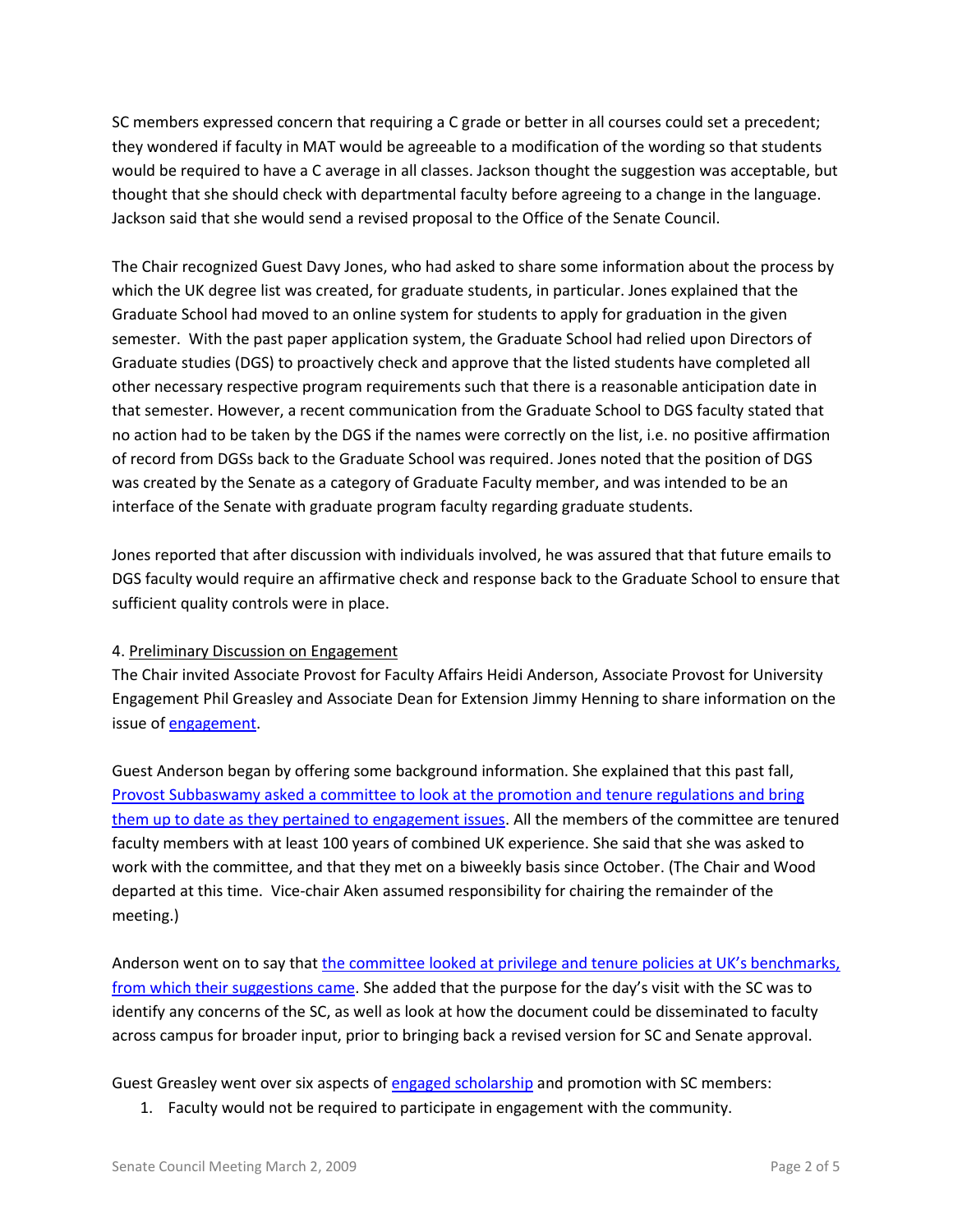- 2. Engagement is not a new mission, but rather parallel's UK's existing three missions in ways that respond to community (external partner) needs.
- 3. Faculty would not be rewarded with promotion and tenure for engagement work.
- 4. Those doing engaged scholarship must meet the same standards as those faculty doing traditional scholarship.
- 5. The evaluation of engaged scholarship will still remain with faculty in their discipline.
- 6. Engaged scholarship would be conducted in accordance with the mission of the educational unit.

SC members discussed the various aspects of such a cultural change; some of the points of view are listed below.

- The overall concept of university engagement is a very worthy pursuit.
- Untenured faculty might not benefit from participating in engagement activities because of the possibility that any outcome would be marginalized or dismissed as being outside the current, traditional mold of scholarship.
- It is not clear in the informational documents that "engaged scholarship" refers to the product produced through "engagement."
- Such a focus might be better centered on tenured faculty, rather than assistant professors, since a faculty member's desire to follow their disciplinary passion into engagement would not necessarily lead to tenure.
- The result of a faculty member's engagement is not portable, i.e. the product cannot be taken with him/her if a faculty member leaves the university.
- Some faculty members have not been promoted in the past specifically because they had, according to others, too much service/community engagement.
- Librarians already interact with the community on a regular basis, but this activity is considered a normal part of one's responsibilities.
- If engagement is not addressed or valued by the promotion process, it will be hard for faculty to take it seriously.
- Unless faculty members receive some type of recognition for engagement activities, faculty may be unwilling to put forth the extra effort required.

The invited guests thanked SC members for the comments made and concerns raised.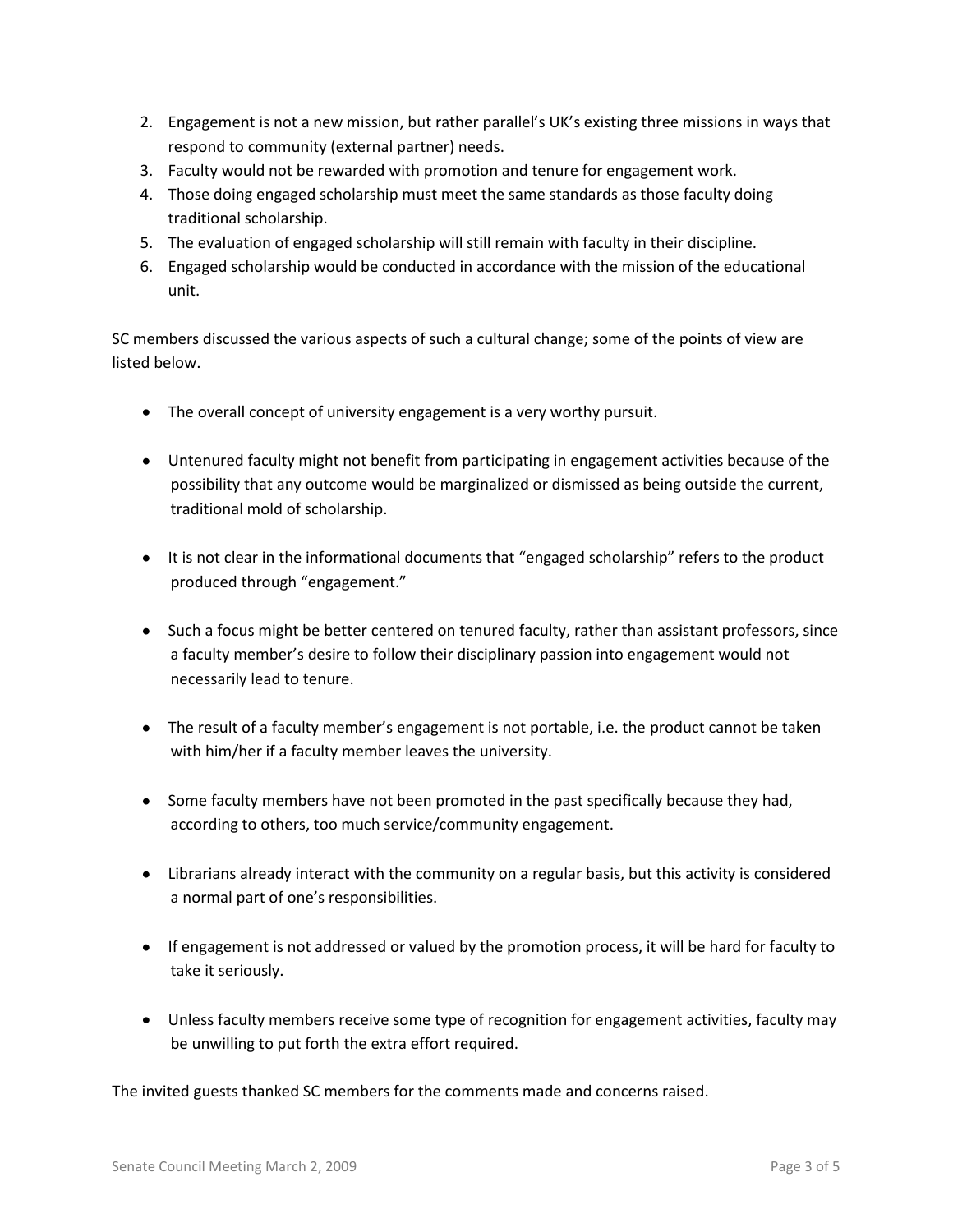## 5. [Revisiting Summer School Courses](http://www.uky.edu/USC/New/files/Provost)

When the SC last discussed the issue, Provost's Liaison Greissman was asked to take concerns/comments back to Provost Subbaswamy. Greissman said that he had two major items to report on. Guest John Thelin expressed his appreciation for the SC revisiting the issue.

The first pertained to graduate courses that contribute to in-service and professional development for teachers. Within reasonable terms, such graduate course offerings will not be held to a minimum of 14 students, the principle being to ensure adequate offerings for the students with the least flexibility. Secondly, while Thelin had wanted any department to be able to offer a course to fewer than the minimum 14 students, it was not possible. The university's budget is built with the understanding that summer school tuition contributes handsomely; if there were an arrangement made which resulted in summer school courses not generating sufficient income, UK's budget would have to be recalculated.

In response to a question from Tagavi, Greissman explained that it was his understanding that the number 14 was more or less reverse engineered, e.g. the percentage of money that had to be derived from summer school was identified, and then numbers were plugged into to arrive at a profitable level. He added that the rigidity of the minimum number of 14 was also set to ensure fairness, so that faculty members in less affluent colleges would not have different standards than those faculty in more wealthy colleges.

SC members engaged Greissman in discussion throughout his explanation. It was ultimately decided that Greissman would suggest that the Provost attend a future SC meeting to address concerns.

#### 9. [Tentative Senate Agenda for March 9](http://www.uky.edu/USC/New/files/Tentative%20Senate%20Agenda%20for%203-9-09.pdf)

SC members talked about the proposed agenda. It was decided to change the item regarding *Administrative Regulations II-1.0-1, Parts I-III* [Version B] to an announcement, to alert senators to the item being placed on either the April or May Senate meeting agenda.

SC members agreed to the proposed agenda.

There being no further business to attend to, the meeting was adjourned shortly after 5 pm.

Respectfully submitted by Dave Randall, Senate Council Chair

SC members present: Aken, Anderson, Jensen, Kelly, Piascik, Randall, Steiner, Tagavi, Wood and Yanarella.

Provost's Liaison present: Greissman.